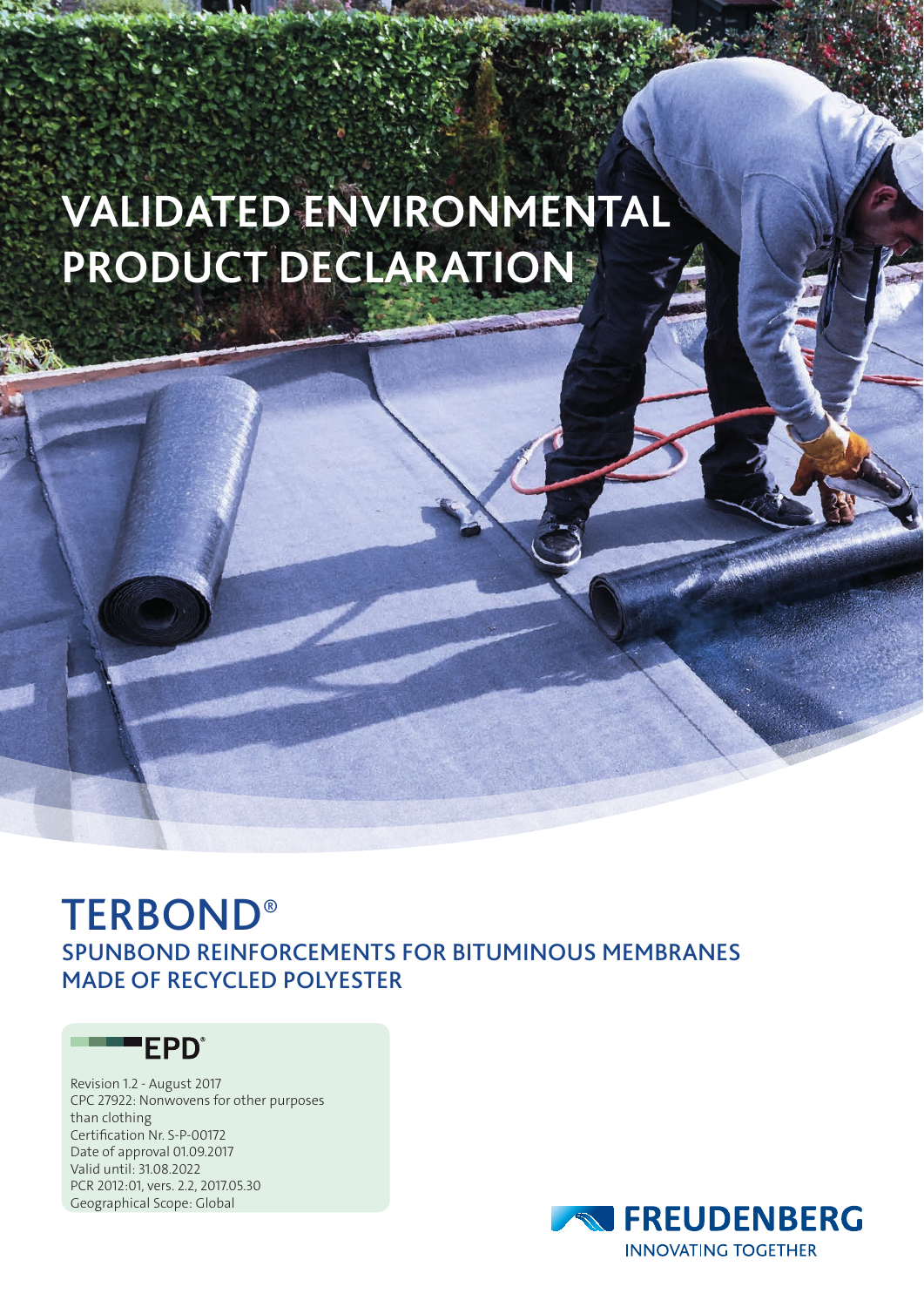

#### **1. DESCRIPTION OF THE COMPANY AND OF THE PRODUCT**

#### **1.1 The Global Division Building Materials**

The Global Division Building Materials belongs to the Freudenberg Performance Materials Group, world leader in the nonwovens market for different applications. The Global Division's core business, with its headquarters in Italy in Novedrate (Como), is the production of polyester nonwovens, made using both staple and spunbonded technology.

The main market of the Group is the construction sector, where nonwovens of the "Roofing" division are sold as reinforcement for bituminous membranes for roofs waterproofing. The "Construction Materials" division includes a complete range of finished products for different applications: thermal insulation, acoustic insulation, underfloor soundproofing, waterproofing, reinforcement for walls and roads, underslating protection and geotextiles.

The majority products are manufactured using recycled raw materials, recovered and upgraded in-house, thanks to vertically integrated processes. The production of polyester starts with the recycling of post-consumer PET bottles, which are sorted, washed and ground to flakes. The flakes are then used in the production of fiber or directly in the spunbond process.



Freudenberg Performance Materials belongs to the Freudenberg Group, which comprises 12 Business Groups operating independently on various markets all over the world.

#### **1.2 The production sites**

The Global Division Building Materials, with an organizational structure capable of creating products to meet the needs of diverse markets around the world, operates out of six production sites: three in Italy, with two plants at Novedrate (Como) and one at Pisticci (Matera), one in France at Colmar, one in Russia in Nizhniy Novgorod and one in the United States at Macon (Georgia). Completing the organization of the Group are one trading companies in China at Shanghai and a comprehensive sales network.

#### **1.3 Responsibility and the Environment**

The Global Division Building Materials operations obtained the following certifications:

ISO 9001 – Quality Management System

ISO 14001 – Environmental Management System

OHSAS 18001 – Health and Safety Management System

In Italy the Group joined Responsible Care, the voluntary programme of the global chemical industry, under which businesses commit themselves to the continuous improvement of products, processes and behaviour in the areas of Safety, Health and the Environment, in order to give a significant contribution to the sustainable development of industry, local communities and society.

All companies in the Global Division Building Materials adopt Corporate Governance rules and **Guiding Principles** (www.freudenberg-pm.com), highlighting responsibility with regard to People, the Environment and Safety in all fields of activity.

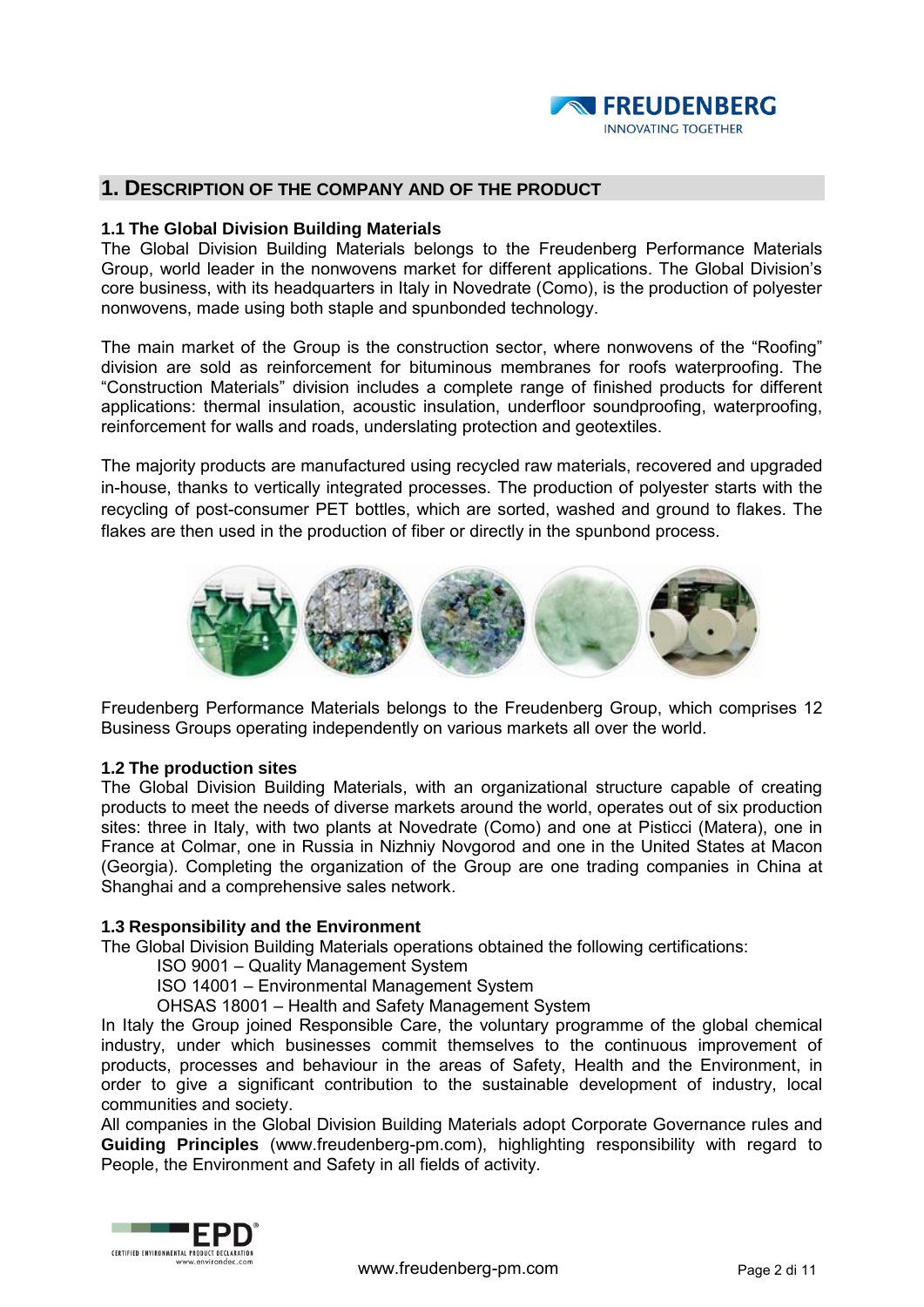

#### **1.4 The product**

**Terbond®** is a range of polyester fiber nonwovens manufactured with spunbond technology, available in numerous weights capable of meeting a wide range of technical requirements to satisfy the different needs of global markets. Nonwovens are used as reinforcement for waterproofing membranes.

The fiber used is mainly produced in-house through the recycling of post-consumer PET bottles.

The EPD is based on **Terbond®** family produced in Colmar (France) and Pisticci (Italy). In LCA study was taken into account a weighted average of the production information of two sites during the 2016.

The final application of **Terbond®** nonwovens is the bituminous membrane, obtained from the process of bitumen impregnation at the production sites of membrane manufacturers and then used for the waterproofing of roofs. For the LCA study of the finished product reference has to be made to any analysis carried out by bituminous membranes manufacturers.



| Terbond®                | Needlepunched and chemical bonded spunbond nonwovens<br>Production: Pisticci (Italy) and Colmar (France) |
|-------------------------|----------------------------------------------------------------------------------------------------------|
| Terbond® A              | Needlepunched spunbond nonwovens<br>Production: Colmar (France)                                          |
| Terbond <sup>®</sup> TH | Needlepunched and thermal bonded spunbond nonwovens<br>Production: Colmar (France)                       |
| Terbond <sup>®</sup> R  | Needlepunched spunbond nonwovens reinforced with glass<br>filaments<br>Production: Pisticci (Italy)      |

| Terbond $^{\circledast}$ different types of weight and thickness: |                   |                   |                   |                        |                  |  |  |  |
|-------------------------------------------------------------------|-------------------|-------------------|-------------------|------------------------|------------------|--|--|--|
|                                                                   | Terbond®          | Terbond® A        | Terbond® TH       | Terbond <sup>®</sup> R | U.o.m.           |  |  |  |
| Weight                                                            | from 100 to 300   | from 50 to 275    | from 100 to 250   | from 110 to 270        | g/m <sup>2</sup> |  |  |  |
| <b>Thickness</b>                                                  | from 0,50 to 1,60 | from 0,60 to 2,70 | from 0,40 to 1,00 | from 0,65 to 1,35      | mm               |  |  |  |

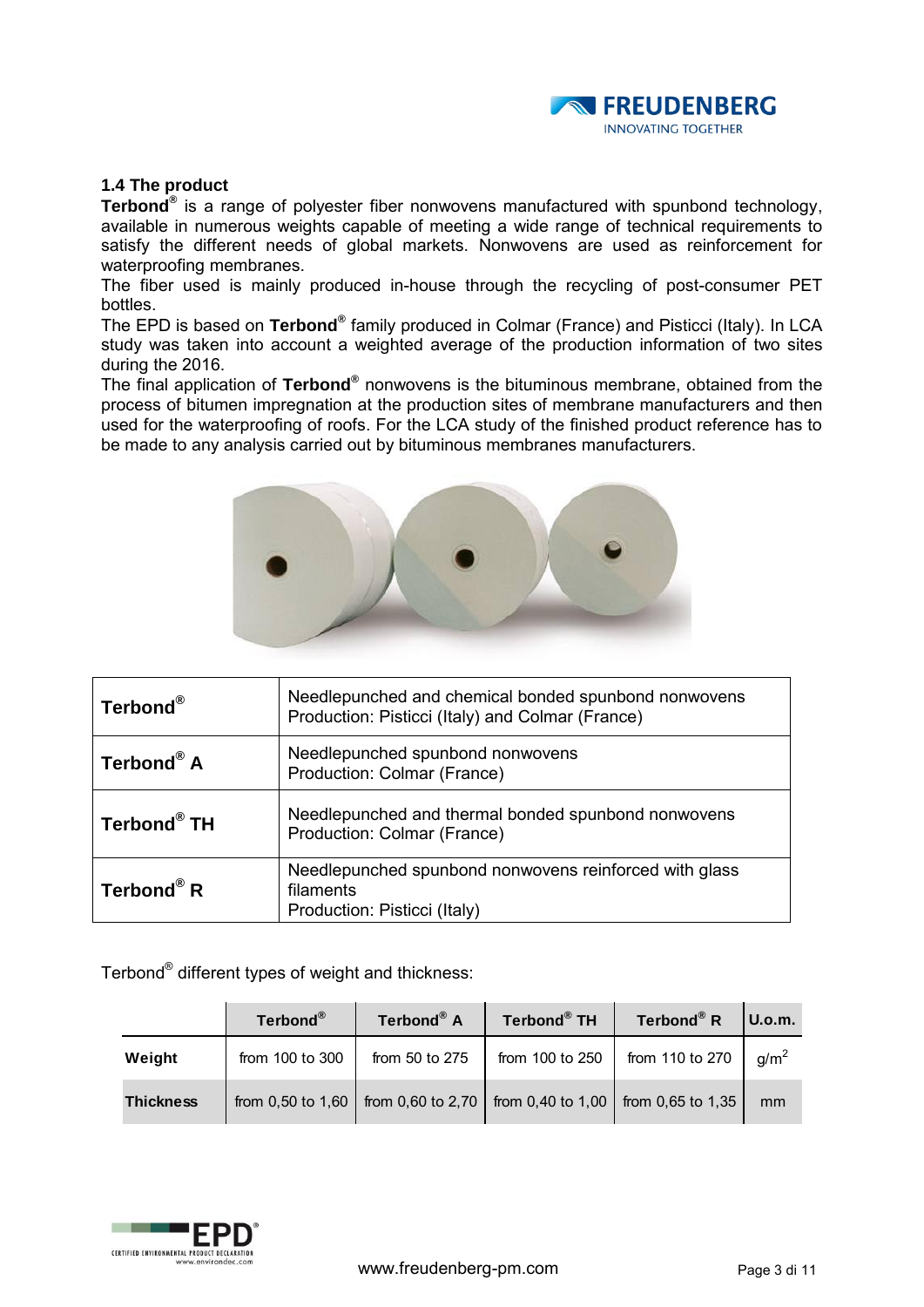

This EPD is based on the LCA study carried out on Terbond<sup>®</sup> products with average weight of 150 g/m<sup>2</sup>:  **150** Terbond<sup>®</sup> products with ave<br>
150 Terbond<sup>®</sup> A 150 Terbond<sup>®</sup> TH 150 Terbond<sup>®</sup>

|                                                                                                                                          |            |                 | Terbond <sup>®</sup> 150 |          | Terbond® A 150 Terbond® TH 150 Terbond® R 150 |          | U.o.m.           |
|------------------------------------------------------------------------------------------------------------------------------------------|------------|-----------------|--------------------------|----------|-----------------------------------------------|----------|------------------|
| Weight                                                                                                                                   | ISO 9073-1 |                 | 150                      | 150      | 150                                           | 150      | g/m <sup>2</sup> |
| <b>Thickness</b>                                                                                                                         | ISO 9073-2 |                 | 0,90                     | 0,70     | 0,65                                          | 0,85     | mm               |
| Max. tensile strength                                                                                                                    | ISO 9073-3 | <b>MD</b><br>СD | 59<br>36                 | 50<br>47 | 43<br>43                                      | 50<br>36 | daN/5cm          |
| <b>Elongation at break</b>                                                                                                               | ISO 9073-3 | <b>MD</b><br>CD | 29<br>32                 | 52<br>58 | 30<br>30                                      | 25<br>30 | $\frac{0}{0}$    |
| As accounts the chain interest infects consequently and the moderation Distinct (Technology) and feather and the technology (Technology) |            |                 |                          |          |                                               |          |                  |

As example the above values refer to average values for the product from Pisticci (Terbond®) and for the product A2TC (Terbond® A).

#### **1.5 Composition of the products**

The products don't contain substances that are listed in the "Candidate List of Substances of Very High Concern (SVHC) for authorisation".

|                     | Terbond <sup>®</sup> |                                | Terbond <sup>®</sup> A |          | Terbond <sup>®</sup> TH        |                         | Terbond® R |                         |
|---------------------|----------------------|--------------------------------|------------------------|----------|--------------------------------|-------------------------|------------|-------------------------|
| <b>Product type</b> | % weight             | (thereof) $% \mid$<br>recycled | % weight               | recycled | $\ $ (thereof) % $\ $ % weight | (thereof) %<br>recycled | % weight   | (thereof) %<br>recycled |
| Polyester PET       | 81                   | 100                            | 100                    | 37       | 100                            | 17                      | 77         | 100                     |
| Resin               | 15                   |                                |                        |          | 0                              |                         | 12         |                         |
| <b>Bio Resin</b>    |                      |                                |                        |          |                                |                         | 6          |                         |
| Glass fiber         |                      |                                |                        |          |                                |                         | 5          |                         |
| Total               | 100                  |                                | 100                    |          | 100                            |                         | 100        |                         |

#### **2. ENVIRONMENTAL PERFORMANCE DECLARATION**

The results represented below are based on the Life Cycle Assessment (LCA) study carried out on the products **Terbond® , Terbond® A, Terbond® TH and Terbond® R** with the aim to inform the public and the interested parties about the environmental performance of its production process.

The methodology used follows the rules described in the standard ISO 14044:2006, in line with the International EPD System.

The reasons of the LCA study arose from the need to have a precise processes accounting and to highlight potential improvements that could be started in order to increase the processes and to reduce even more the environmental impacts. In addition the purpose was to quantify the environmental advantages deriving from the use of non virgin raw material.

#### **2.1 The Evaluation Method**

The environmental performance quantification has been carried out as provided by the PCR 2012:01 Construction Products and Construction services (version 2.2) according to the Life Cycle Assessment (LCA) methodology.

#### **2.2 The Declared Unit**

The declared unit of the study is represented by 1  $m^2$  of Terbond<sup>®</sup> family in 150 g/m<sup>2</sup> grammage. Carbon footprint information is represented for product surface of 1 kg.

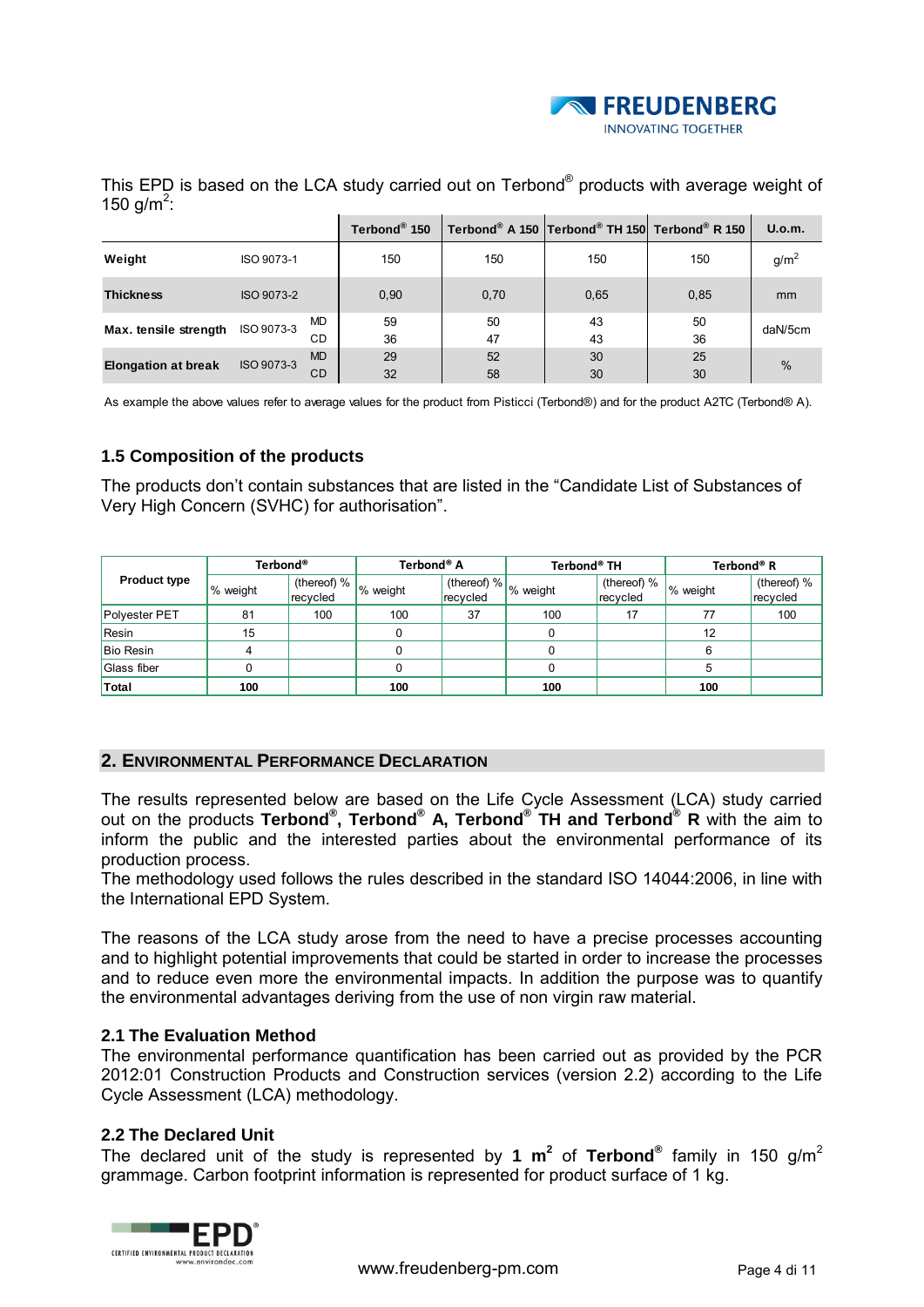

#### **2.3 The System Boundaries**

The LCA developed is a "Cradle to Gate" type, measuring from A1 phase (production of raw materials) to A3 phase (production). The phases from A4 to C4 depend from the applications of the final product.

The Upstream Processes include the phase A1 (raw materials extraction and secondary raw materials treatment).

The Core Processes include the A2 (transportation to the factory) and A3 phase (production).

|                                  | $X =$ Included<br>MND = Module Not Declared |                      |            |                                      |            |             |            |             |               |                             |                                         |                                 |                |                     |                    |                                                              |
|----------------------------------|---------------------------------------------|----------------------|------------|--------------------------------------|------------|-------------|------------|-------------|---------------|-----------------------------|-----------------------------------------|---------------------------------|----------------|---------------------|--------------------|--------------------------------------------------------------|
|                                  |                                             | <b>Product stage</b> |            | <b>Construction</b><br>process stage |            | Use stage   |            |             |               |                             |                                         | End of life<br>stage            |                |                     |                    | <b>Recovery</b><br>stage                                     |
| <b>Supply</b><br>material<br>Raw | Transport                                   | Manufacturing        | Transport  | installation<br>Construction         | <b>Jse</b> | Maintenance | Repair     | Replacement | Refurbishment | ge<br>energy<br>Operational | 9S<br>っ<br>water<br>nal<br>peratio<br>Ō | demolition<br>onstruction<br>Ŏe | Transport      | processing<br>Waste | ত<br>w<br>ğ<br>isi | potentials<br>৯<br>recycling<br>recovery<br>energy<br>Reuse, |
| A <sub>1</sub>                   | A2                                          | A3                   | A4         | A <sub>5</sub>                       | <b>B1</b>  | <b>B2</b>   | <b>B3</b>  | <b>B4</b>   | <b>B5</b>     | <b>B6</b>                   | <b>B7</b>                               | C <sub>1</sub>                  | C <sub>2</sub> | C <sub>3</sub>      | C <sub>4</sub>     | D                                                            |
| X                                | X                                           | X                    | <b>MND</b> | <b>MND</b>                           | <b>MND</b> | <b>MND</b>  | <b>MND</b> | <b>MND</b>  | <b>MND</b>    | <b>MND</b>                  | <b>MND</b>                              | MND MND                         |                | <b>MND</b>          | <b>MND</b>         | <b>MND</b>                                                   |

Upstream Processes include:

- extraction and production of raw materials;
- manufacturing of semi-finished goods;
- manufacturing of additives (caustic soda, floating, surface-active, etc.);
- production processes for components and packaging (PE bags, labels, PE film);
- process of post-consumer PET bottles collection and selection (transports included);
- transport of post-consumer PET bottles from the selection plant to the factory;
- virgin and recycled PET from suppliers;
- generation of electricity.

Core Processes include:

- transports: from the supply of semi-finished goods and of consumables to the conveyance to landfill or waste recovery;
- internal transports;
- manufacturing processes for the production of **Terbond®** products (from bottles storage to different phases of nonwoven finishing, to end up with the sending to the warehouse of the **Terbond®** rolls);
- packaging of **Terbond®** product family;
- consumption of water.

Downstream Processes including distribution, use and end of life management, have been considered from a qualitative point of view because of the impossibility to outline a realistic reference scenario with appropriate data.

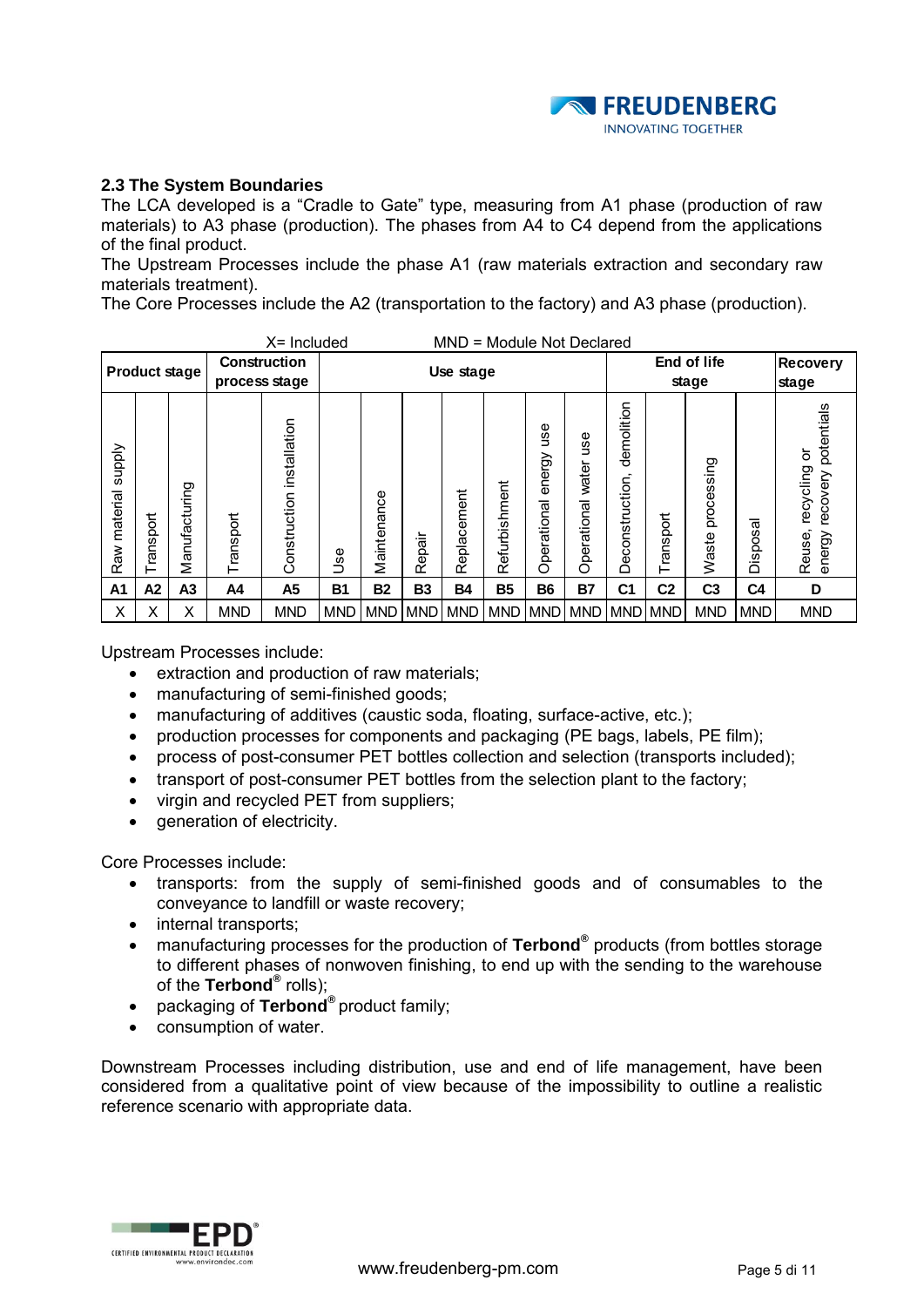

**Terbond®** nonwovens are distributed all over the world and the lifecycle of a bituminous membrane, installed on a roof, is estimated to be over 20 years, average period of guarantee provided by manufacturers of bituminous membranes.



In some cases the old damaged roofs are repaired with new additional layers, therefore the lifecycle of the membrane is prolonged and consequently also that of the nonwoven. In other cases the old roof is completely removed and the waste material is recovered mainly sending it to energy valorisation or with the reuse in road applications.

In the case of energy valorisation, each kilo of finished product has a calorific value (feedstock energy) of about 33 MJ which can be converted into useful energy. This feedstock energy is included in the energy from waste present in recycled PET bottles and represents the energy savings that is achieved by using recycled raw materials for the production of the nonwoven.

The use of recycled raw material for the production of nonwovens allows an upstream energy saving. Terbond<sup>®</sup> products fit in at the end of a virtuous cycle which increases the value and concretises the activities of the recycling chain and the efforts of citizens in sorting waste.



**Figure 1**. Scheme of the production process of Terbond<sup>®</sup> product family

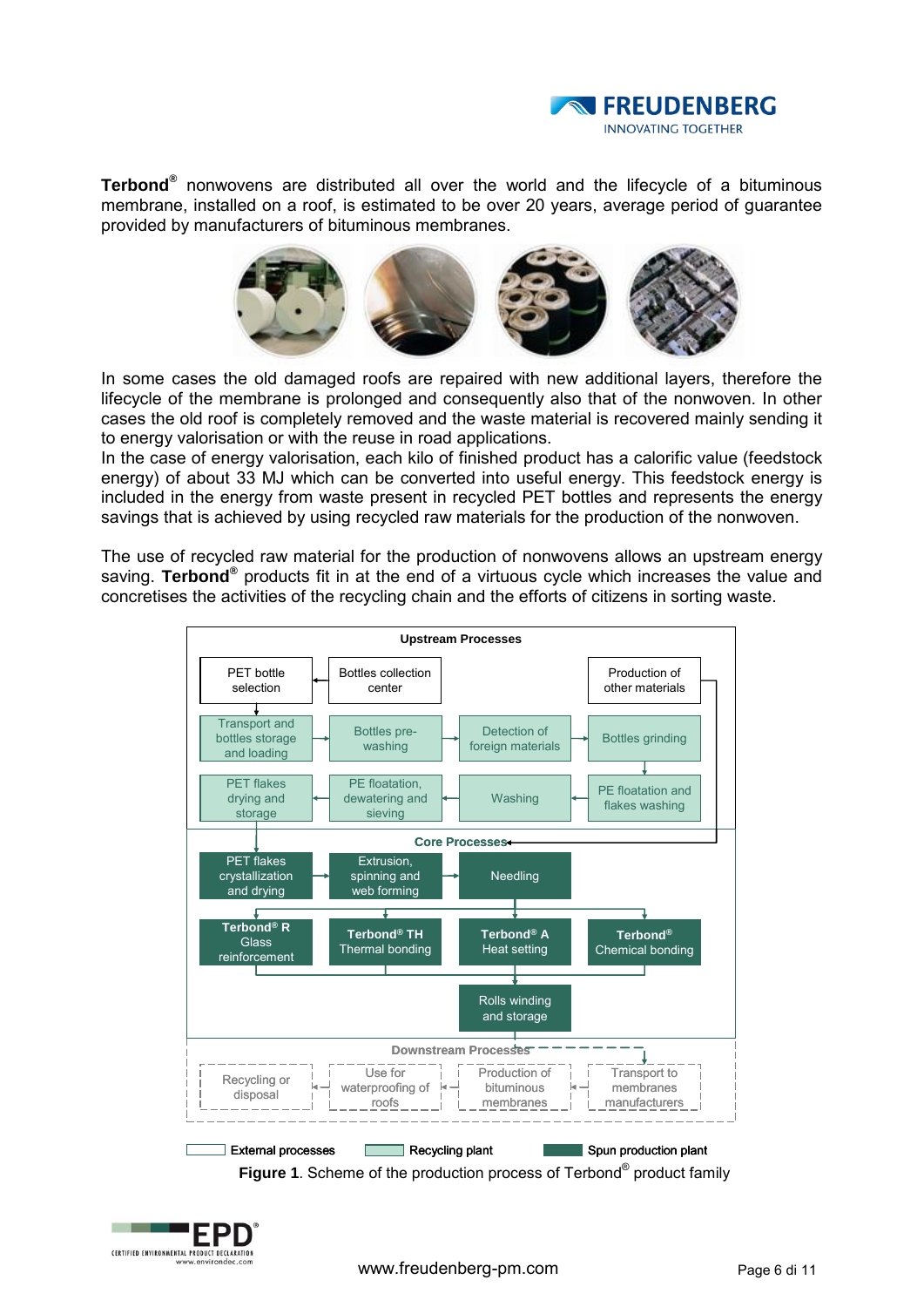

#### **2.4 Cut-off and allocation principles**

The processes contributing for less than 1% of the total environmental impact for each impact category have been omitted from the inventory. In the study the allocation is used only for the part concerning utilities (electrical energy, thermal power, methane gas) on the basis of the consumption of the distinct departments (see Figure 1).

#### **2.5 Data Quality**

Data refer to the year 2016 and were collected in Global Division Building Materials plant located in Colmar (France) and Pisticci (Italy). The calculation model adopted is SimaPro and the database Ecoinvent. The contribution of the other generic data to each impact category is below:

- $\bullet$  6 % for Terbond<sup>®</sup>
- 1 % for Terbond<sup>®</sup> A
- 1 % for Terbond $^{\circ}$  TH
- 1 % for Terbond<sup>®</sup> R

Data concerning energy aspects refers to the energy mix of the French site in Colmar and the production process for the electrical energy from palm oil in Pisticci. The data collection was conducted in compliance with the modalities contained in the ISO 14044:2006 and the EN 15804:2012+A1:2013.

#### **2.6 Environmental profile of the product**

To have univocal environmental information the impact categories have been analyzed in line with what requested by the indications of the Environmental Product Declaration (EPD) and referred to the production process illustrated in Figure 1. For the production of 1 m 2 **Terbond®** the inflow material (post-consumer PET bottles) passes through the stages described in the figure. The table below provides information on the resources consumed to the production of 1 m 2 of **Terbond®** .

| Use of resources Terbond       |                               |               | Renewable<br>primary<br>energy<br>(excl. raw<br>materials) | Renewable<br>primary<br>energy (raw<br>materials) | renewable<br>primary<br>energy | Total use of Non-renewable<br>primary energy<br>(excl. raw<br>materials) | Non-<br>renewable<br>primary<br>energy (raw<br>materials) | Total use of<br>non-<br>renewable<br>primary<br>energy | Use of<br>secondary<br>material | Use of<br>renewable<br>secondary<br>fuels | Use of non-<br>renewable<br>secondary<br>fuels | Use of net<br>fresh<br>water |
|--------------------------------|-------------------------------|---------------|------------------------------------------------------------|---------------------------------------------------|--------------------------------|--------------------------------------------------------------------------|-----------------------------------------------------------|--------------------------------------------------------|---------------------------------|-------------------------------------------|------------------------------------------------|------------------------------|
|                                | Unit of measure               |               | MJ                                                         | MJ                                                | MJ                             | MJ                                                                       | MJ                                                        | MJ                                                     | kg                              | MJ                                        | MJ                                             | m <sup>3</sup>               |
|                                |                               | Ter           | 0,000                                                      | 0,340                                             | 0,340                          | 5,791                                                                    | 0,950                                                     | 6,741                                                  | 0,121                           | 0,000                                     | 0,000                                          | 0,000                        |
|                                |                               | Ter A         | 0,000                                                      | 0,756                                             | 0,756                          | 8,179                                                                    | 4,476                                                     | 12,655                                                 | 0,056                           | 0,000                                     | 0,000                                          | 0,000                        |
|                                | A1) Raw<br>material<br>supply | <b>Ter TH</b> | 0,000                                                      | 0,553                                             | 0,553                          | 9,939                                                                    | 5,534                                                     | 15,473                                                 | 0,026                           | 0,000                                     | 0,000                                          | 0,000                        |
|                                |                               | Ter R         | 0,000                                                      | 4,717                                             | 4,717                          | 3,478                                                                    | 0,090                                                     | 3,568                                                  | 0,115                           | 0,000                                     | 0,000                                          | 0.000                        |
|                                |                               | Ter           | 0,000                                                      | 0,002                                             | 0,002                          | 0,380                                                                    | 0,000                                                     | 0,380                                                  | 0,000                           | 0,000                                     | 0,000                                          | 0,000                        |
| <b>Results per</b><br>$R=1 m2$ | A2)<br><b>Transport</b>       | Ter A         | 0,000                                                      | 0,001                                             | 0,001                          | 0,008                                                                    | 0,000                                                     | 0,008                                                  | 0,000                           | 0,000                                     | 0,000                                          | 0,000                        |
|                                |                               | <b>Ter TH</b> | 0,000                                                      | 0,211                                             | 0,211                          | 0,055                                                                    | 0,000                                                     | 0.055                                                  | 0,000                           | 0,000                                     | 0,000                                          | 0,000                        |
|                                |                               | Ter R         | 0,000                                                      | 0,003                                             | 0,003                          | 0,065                                                                    | 0,000                                                     | 0,065                                                  | 0,000                           | 0,000                                     | 0,000                                          | 0,000                        |
|                                |                               | <b>Ter</b>    | 0,000                                                      | 1,196                                             | 1,196                          | 0,466                                                                    | 0,000                                                     | 0,466                                                  | 0,000                           | 0,000                                     | 0,000                                          | 0,000                        |
|                                | (A3)                          | Ter A         | 0,000                                                      | 0,000                                             | 0,000                          | 0,002                                                                    | 0,000                                                     | 0,002                                                  | 0,000                           | 0,000                                     | 0,000                                          | 0,000                        |
|                                | <b>Manufacturi</b><br>ng      | <b>Ter TH</b> | 0,000                                                      | 0,001                                             | 0,001                          | 0,018                                                                    | 0,000                                                     | 0,018                                                  | 0,000                           | 0,000                                     | 0,000                                          | 0,000                        |
|                                |                               | Ter R         | 0,000                                                      | 2,900                                             | 2,900                          | 1,388                                                                    | 0,000                                                     | 1,388                                                  | 0,000                           | 0,000                                     | 0,000                                          | 0,000                        |
|                                |                               | <b>Ter</b>    | 0,000                                                      | 1,538                                             | 1,538                          | 6,637                                                                    | 0,950                                                     | 7.587                                                  | 0,121                           | 0,000                                     | 0,000                                          | 0.001                        |
|                                | <b>TOTAL</b>                  | Ter A         | 0,000                                                      | 0,757                                             | 0,757                          | 8,189                                                                    | 4,476                                                     | 12,665                                                 | 0,056                           | 0,000                                     | 0,000                                          | 0,000                        |
|                                |                               | <b>Ter TH</b> | 0,000                                                      | 0,764                                             | 0,764                          | 10,012                                                                   | 5,534                                                     | 15,546                                                 | 0,026                           | 0,000                                     | 0,000                                          | 0,000                        |
|                                |                               | Ter R         | 0,000                                                      | 7,620                                             | 7,620                          | 4,931                                                                    | 0,090                                                     | 5,021                                                  | 0,115                           | 0,000                                     | 0,000                                          | 0.001                        |
|                                |                               | Ter           | 0,000                                                      | 10,254                                            | 10,254                         | 44,244                                                                   | 6,337                                                     | 50,581                                                 | 0,808                           | 0,000                                     | 0,000                                          | 0,004                        |
| <b>Results per 1</b>           | <b>TOTAL</b>                  | Ter A         | 0,000                                                      | 5,047                                             | 5,047                          | 54,605                                                                   | 29,840                                                    | 84.445                                                 | 0,370                           | 0,000                                     | 0,000                                          | 0,001                        |
| kg                             |                               | <b>Ter TH</b> | 0,000                                                      | 5,093                                             | 5,093                          | 66,748                                                                   | 36,893                                                    | 103,641                                                | 0,170                           | 0,000                                     | 0,000                                          | 0,001                        |
|                                |                               | Ter R         | 0,000                                                      | 50,799                                            | 50,799                         | 32,875                                                                   | 0,598                                                     | 33,473                                                 | 0,766                           | 0,000                                     | 0,000                                          | 0,004                        |

**Table 1**. Total consumption of resources associated to the production of Terbond® products

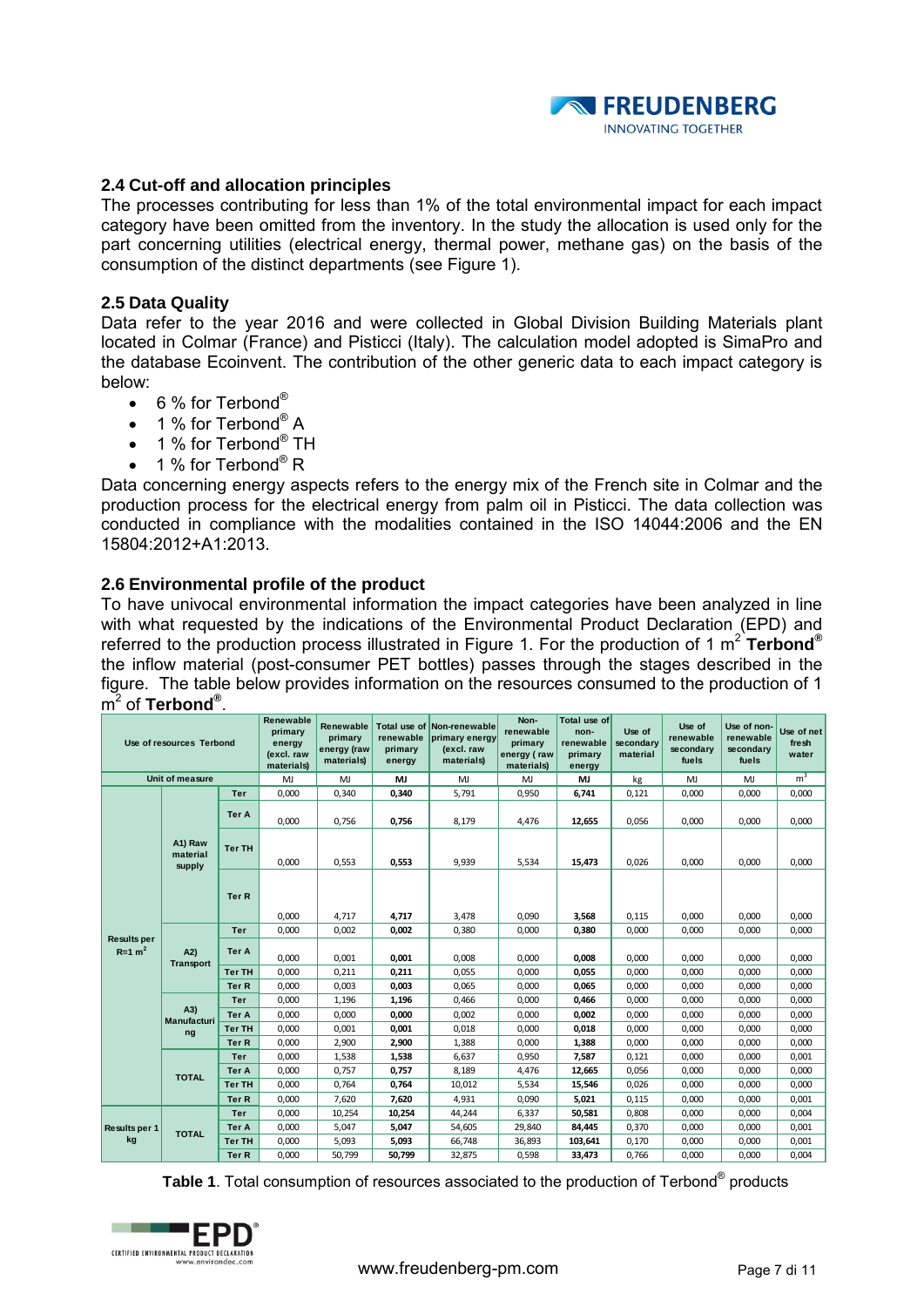

| <b>Potential Enviromental Impact</b><br><b>Terbond</b> |                      |               | <b>Global Warming</b><br><b>Potential</b><br>(GWP100) | Ozone<br>depletion<br>potential | Photochemical<br>oxidation<br>potential | <b>Acidification</b><br>potential | Eutrophication<br><b>Potential</b> | Depletion of<br>abiotic<br>resources<br>(elements) | Depletion of<br>abiotic<br>resources<br>(fossil) |
|--------------------------------------------------------|----------------------|---------------|-------------------------------------------------------|---------------------------------|-----------------------------------------|-----------------------------------|------------------------------------|----------------------------------------------------|--------------------------------------------------|
|                                                        | Unit of measure      |               | kg CO <sub>2</sub> eq                                 | $kg$ CFC $_{11}$ eq             | $g C2H4$ eq                             | g SO <sub>2</sub> eq              | $g$ PO $_a$ <sup>---</sup> eq      | kg Sb-eq                                           | MJ                                               |
|                                                        |                      | <b>Ter</b>    | 0,188                                                 | 0,000                           | 0,000                                   | 0,653                             | 0,271                              | 0,000                                              | 5,866                                            |
|                                                        | A1) Raw              | <b>Ter A</b>  | 0,339                                                 | 0,000                           | 0,083                                   | 1,238                             | 0,484                              | 0,000                                              | 8,583                                            |
|                                                        | material supply      | <b>Ter TH</b> | 0,429                                                 | 0,000                           | 0,095                                   | 1,504                             | 0,551                              | 0,000                                              | 0,187                                            |
|                                                        |                      | Ter R         | 0,272                                                 | 0.000                           | 0,338                                   | 1,201                             | 0.474                              | 0.000                                              | 5,375                                            |
|                                                        | A2) Transport        | <b>Ter</b>    | 0,001                                                 | 0,000                           | 0.000                                   | 0.004                             | 0.000                              | 0,000                                              | 0,011                                            |
|                                                        |                      | Ter A         | 0,001                                                 | 0,000                           | 0,000                                   | 0,008                             | 0,001                              | 0,000                                              | 0,000                                            |
| <b>Results per</b><br>$R=1$ m <sup>2</sup>             |                      | <b>Ter TH</b> | 0.004                                                 | 0,000                           | 0.003                                   | 0.084                             | 0.010                              | 0.000                                              | 0.000                                            |
|                                                        |                      | Ter R         | 0,005                                                 | 0,000                           | 0,001                                   | 0,023                             | 0,003                              | 0,000                                              | 0,027                                            |
|                                                        |                      | <b>Ter</b>    | 0,033                                                 | 0,000                           | 0,002                                   | 0,027                             | 0,041                              | 0,000                                              | 0,001                                            |
|                                                        | (A3)                 | Ter A         | 0,000                                                 | 0.000                           | 0.000                                   | 0.000                             | 0.000                              | 0,000                                              | 0,005                                            |
|                                                        | <b>Manufacturing</b> | <b>Ter TH</b> | 0,001                                                 | 0,000                           | 0,000                                   | 0,002                             | 0,045                              | 0,000                                              | 9,661                                            |
|                                                        |                      | Ter R         | 0,065                                                 | 0,000                           | 0,004                                   | 0.050                             | 0.015                              | 0,000                                              | 0,000                                            |
|                                                        |                      | <b>Ter</b>    | 0,222                                                 | 0,000                           | 0,002                                   | 0.684                             | 0,312                              | 0,000                                              | 5,878                                            |
|                                                        | <b>TOTAL</b>         | Ter A         | 0,340                                                 | 0,000                           | 0.083                                   | 1,246                             | 0.485                              | 0.000                                              | 8,588                                            |
|                                                        |                      | <b>Ter TH</b> | 0,434                                                 | 0,000                           | 0,098                                   | 1,590                             | 0,606                              | 0,000                                              | 9,848                                            |
|                                                        |                      | Ter R         | 0,342                                                 | 0,000                           | 0,343                                   | 1,274                             | 0,492                              | 0,000                                              | 5,402                                            |
|                                                        |                      | <b>Ter</b>    | 1.479                                                 | 0.000                           | 0.718                                   | 4.575                             | 2.084                              | 0.000                                              | 39.187                                           |
| <b>Results per</b>                                     | <b>TOTAL</b>         | Ter A         | 2,265                                                 | 0,000                           | 0,552                                   | 8,310                             | 3,241                              | 0,000                                              | 57,296                                           |
| $1$ kg                                                 |                      | <b>Ter TH</b> | 2,896                                                 | 0,000                           | 0,653                                   | 10,614                            | 4,055                              | 0,000                                              | 65,657                                           |
|                                                        |                      | Ter R         | 2,279                                                 | 0,000                           | 2,284                                   | 8,496                             | 3,277                              | 0,000                                              | 36,011                                           |

#### The results of the characterization of the impacts are shown in the following Table 2.

**Table 2**. Potential contribution to the main environmental effects for the production of Terbond® products

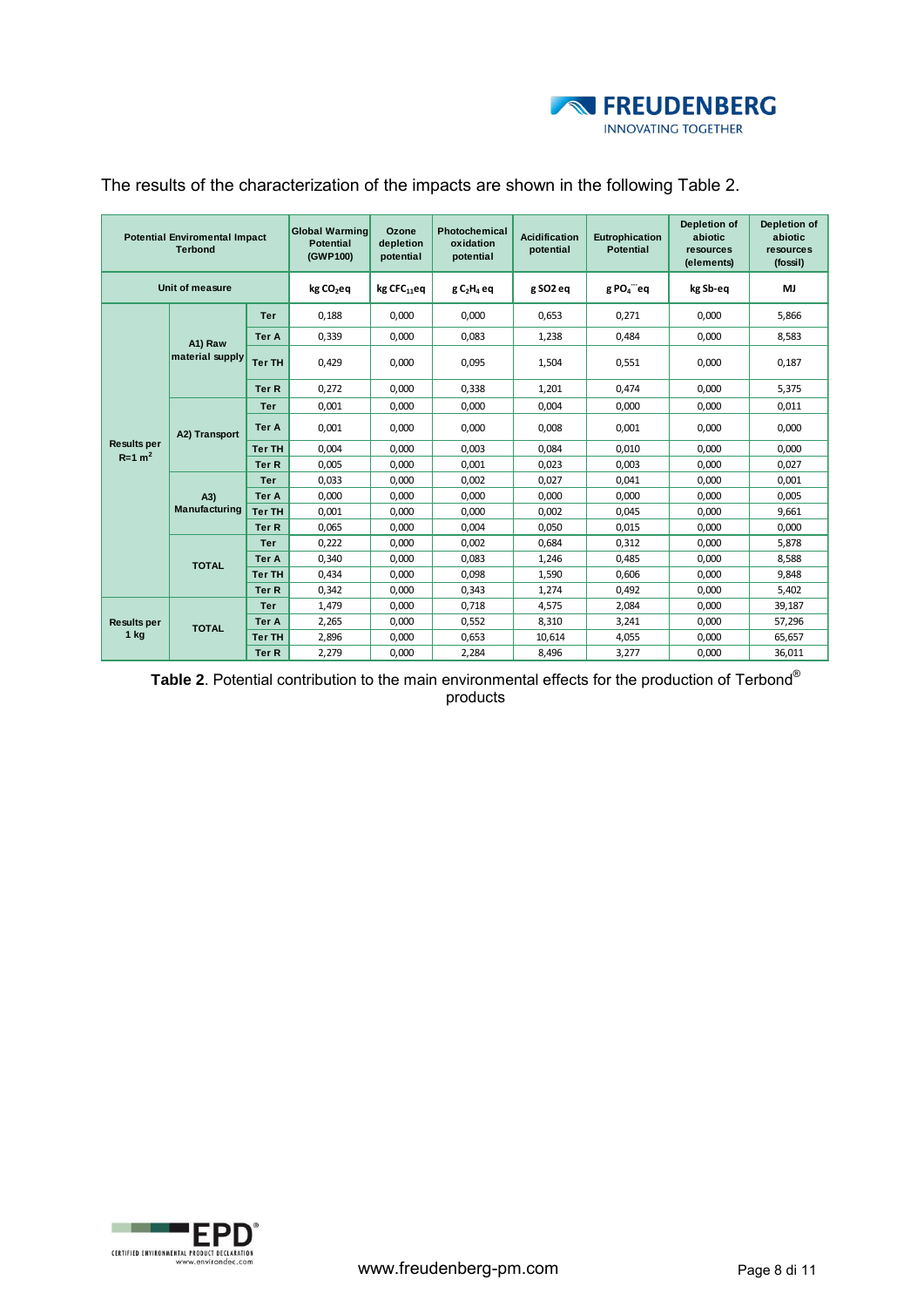

#### **3. OTHER ENVIRONMENTAL INFORMATION**

In the description of the environmental impacts of a product it is important to take into consideration the waste generation. For what concerns **Terbond®** products, Table 3 shows the total waste generated in the different processes.

|                      | <b>Waste Terbond</b> |                  | <b>Hazardous</b><br>waste<br>disposed | Non-<br>hazardous<br>waste<br>disposed | Radioactive<br>waste<br>disposed | <b>Total</b><br>waste |
|----------------------|----------------------|------------------|---------------------------------------|----------------------------------------|----------------------------------|-----------------------|
|                      | Unit of measure      |                  | kg                                    | kg                                     | kg                               | kg                    |
|                      |                      | <b>Ter</b>       | 0.001                                 | 0,016                                  | 0,000                            | 0,017                 |
|                      | A1) Raw material     | <b>Ter A</b>     | 0,000                                 | 0,002                                  | 0,000                            | 0,002                 |
|                      | supply               | <b>Ter TH</b>    | 0,000                                 | 0,003                                  | 0,000                            | 0,003                 |
|                      |                      | <b>Ter R</b>     | 0,004                                 | 0,057                                  | 0,000                            | 0,061                 |
|                      |                      | <b>Ter</b>       | 0,000                                 | 0,000                                  | 0.000                            | 0,000                 |
|                      | A2) Transport        | <b>Ter A</b>     | 0,000                                 | 0,000                                  | 0,000                            | 0,000                 |
|                      |                      | <b>Ter TH</b>    | 0,000                                 | 0,000                                  | 0,000                            | 0,000                 |
| <b>Results per</b>   |                      | <b>Ter R</b>     | 0,000                                 | 0,000                                  | 0,000                            | 0,000                 |
| $R=1$ m <sup>2</sup> |                      | <b>Ter</b>       | 0,000                                 | 0,004                                  | 0,000                            | 0,004                 |
|                      | A3) Manufacturing    | <b>Ter A</b>     | 0.000                                 | 0,013                                  | 0,000                            | 0.013                 |
|                      |                      | <b>Ter TH</b>    | 0,000                                 | 0,013                                  | 0,000                            | 0,013                 |
|                      |                      | Ter <sub>R</sub> | 0,000                                 | 0,016                                  | 0,000                            | 0,016                 |
|                      |                      | <b>Ter</b>       | 0,001                                 | 0,020                                  | 0,000                            | 0,021                 |
|                      | <b>TOTAL</b>         | <b>Ter A</b>     | 0,000                                 | 0,015                                  | 0,000                            | 0,015                 |
|                      |                      | <b>Ter TH</b>    | 0,000                                 | 0,016                                  | 0,000                            | 0,016                 |
|                      |                      | <b>Ter R</b>     | 0,004                                 | 0,073                                  | 0,000                            | 0,077                 |
|                      |                      | <b>Ter</b>       | 5,193                                 | 134,217                                | 0,000                            | 139,410               |
| <b>Results per</b>   | <b>TOTAL</b>         | <b>Ter A</b>     | 0,042                                 | 103,059                                | 0,000                            | 103,101               |
| $1$ kg               |                      | <b>Ter TH</b>    | 0,068                                 | 106,460                                | 0,000                            | 106,528               |
|                      |                      | <b>Ter R</b>     | 23,690                                | 488,953                                | 0,000                            | 512,643               |

**Table 3**. Total production of hazardous and non hazardous waste generated for the production of Terbond® products

From the results of the assessment of the life cycle of the product is possible to measure the carbon footprint that is the total amount of  $CO<sub>2</sub>$  and to measure also other greenhouse gasses during the entire life cycle.

As an indication, the table 4 here below represents the **Carbon Footprint** of different weights of Terbond<sup>®</sup> products per surface unit  $(1 \text{ m}^2)$ .<br> **Terbond<sup>®</sup> 150** 170 180 230 250 300 g/m<sup>2</sup> of Terbond® products per surface unit (**1 m<sup>2</sup>** ).

| Terbond®                                       | 150   | 170  | 180  | 230  | 250  | 300  | g/m <sup>2</sup>                         |
|------------------------------------------------|-------|------|------|------|------|------|------------------------------------------|
| Global warming potential (GWP <sub>100</sub> ) | 0,22  | 0,25 | 0,27 | 0,34 | 0,37 | 0,44 | kgCO <sub>2</sub> eq/m <sup>2</sup>      |
|                                                |       |      |      |      |      |      |                                          |
| Terbond <sup>®</sup> A                         | 50    | 110  | 130  | 150  | 160  | 230  | q/m <sup>2</sup>                         |
| Global warming potential (GWP <sub>100</sub> ) | 0, 11 | 0,25 | 0,29 | 0,34 | 0,36 | 0,52 | $kgCO_2$ eq/m <sup>2</sup>               |
|                                                |       |      |      |      |      |      |                                          |
| Terbond <sup>®</sup> TH                        | 110   | 150  | 160  | 180  | 200  | 230  | g/m <sup>2</sup>                         |
| Global warming potential (GWP <sub>100</sub> ) | 0,32  | 0,43 | 0,46 | 0,52 | 0,58 | 0.67 | kgCO <sub>2</sub> eq/m <sup>2</sup>      |
|                                                |       |      |      |      |      |      |                                          |
| $Terbond^{\circledR}$ R                        | 150   | 170  | 180  | 230  | 250  | 300  | g/m <sup>2</sup>                         |
| Global warming potential (GWP <sub>100</sub> ) | 0,34  | 0,39 | 0,41 | 0,52 | 0,57 | 0,68 | $\left  \text{kgCO}_2$ eq/m <sup>2</sup> |

**Table 4**. Global warming potential for different weights for  $m^2$  of Terbond® products

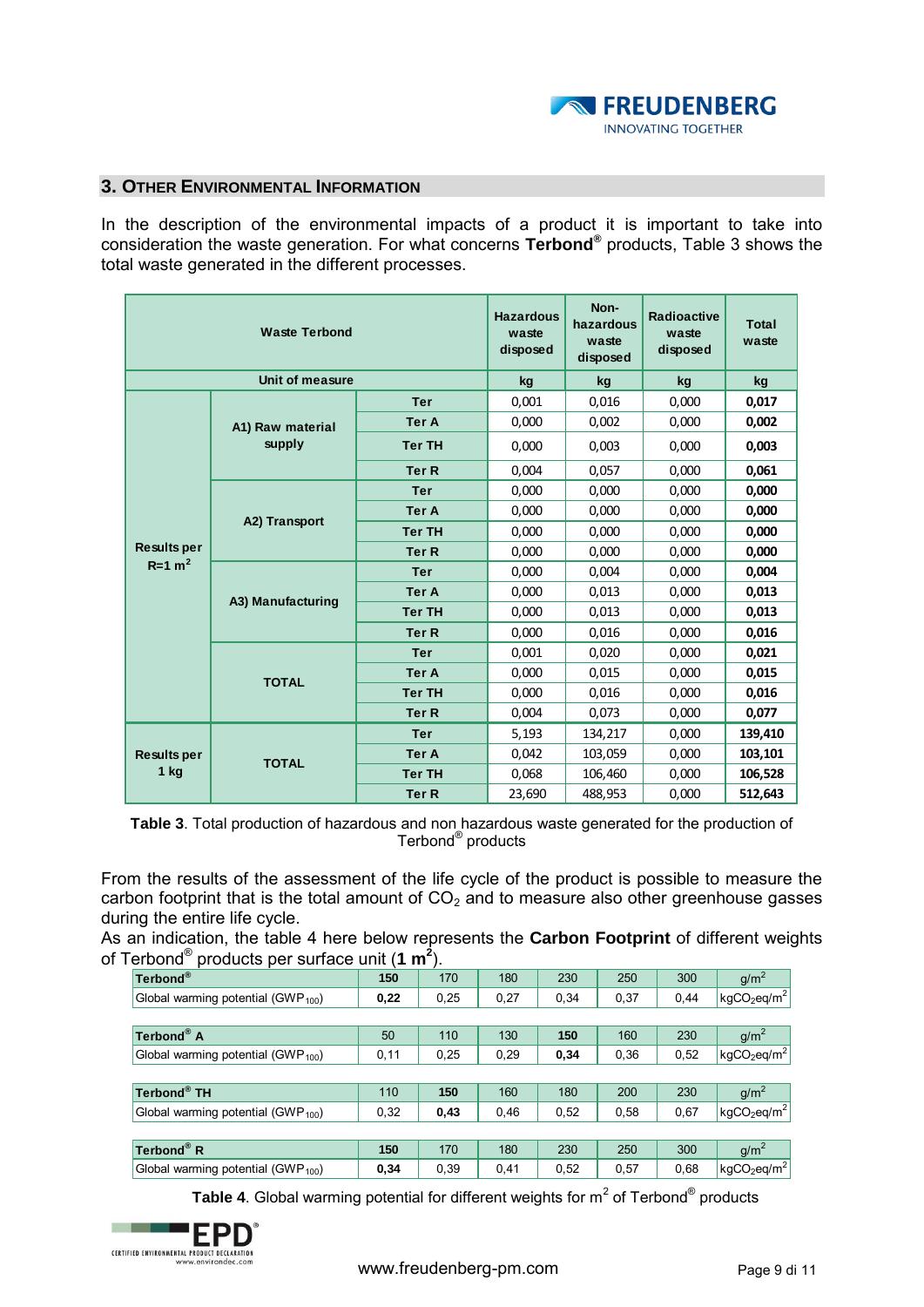

#### **4. SIGNIFICANT CHANGES FROM THE PREVIOUS VERSION**

Comparing to past EPD version, production mix of Terbond TH e Terbond A has changed and the new PCR was adopted.

#### **5. INFORMATION ABOUT THE ORGANIZATION AND THE VERIFIER**

#### **Contacts**

Politex s.a.s di Freudenberg Politex S.r.l. Strada Provinciale Novedratese 17/a, 22060 Novedrate (CO), Italy Ing. Federico Pallini, General Manager, e-mail **bm.marketing@freudenberg-pm.com** tel. +39 031 793 111, fax: +39 031 793 202. Sito: [www.freudenberg-pm.com](http://www.freudenberg-pm.com/)

#### **For further information**

Further information about The Global Division Building Materials and the product **Terbond®** are available on the web [www.freudenberg-pm.com.](http://www.freudenberg-pm.com/) Further information about International EPD<sup>®</sup> system is available on the web [www.environdec.com.](http://www.environdec.com/)

Present EPD and the PCR riferimento (PCR 2012:01 Construction products and Construction services version 2.2) are available on the internet site www.environdec.com.

EPD of construction products may not be comparable if they do not comply with EN 15804. Environmental product declarations within the same product category from different programs may not be comparable.

The LCA study and the present EPD have been issued by GIFIN srl with the technical scientific support of the University of Basilicata Matera (Italy) and of the Eng. Francesca Intini.

| CEN standard EN 15804 served as the core PCR                                     |                                                                                                                       |  |  |  |  |  |
|----------------------------------------------------------------------------------|-----------------------------------------------------------------------------------------------------------------------|--|--|--|--|--|
| PCR:                                                                             | PCR 2012:01 Construction products and<br>construction services, Version 2.2                                           |  |  |  |  |  |
| PCR review was conducted by:                                                     | The Technical Committee of the<br>International EPD® System. Chair:<br>Massimo Marino.<br>Contact info@environdec.com |  |  |  |  |  |
| Independent verification of the declaration<br>and data, according to ISO 14025: | $\Box$ EPD process certification<br><b>EPD</b> verification<br>⊠                                                      |  |  |  |  |  |
| Third party verifier:                                                            | Adriana Del Borghi<br>adry@unige.it                                                                                   |  |  |  |  |  |
| Accredited or approved by:                                                       | "The International EPD® System"                                                                                       |  |  |  |  |  |